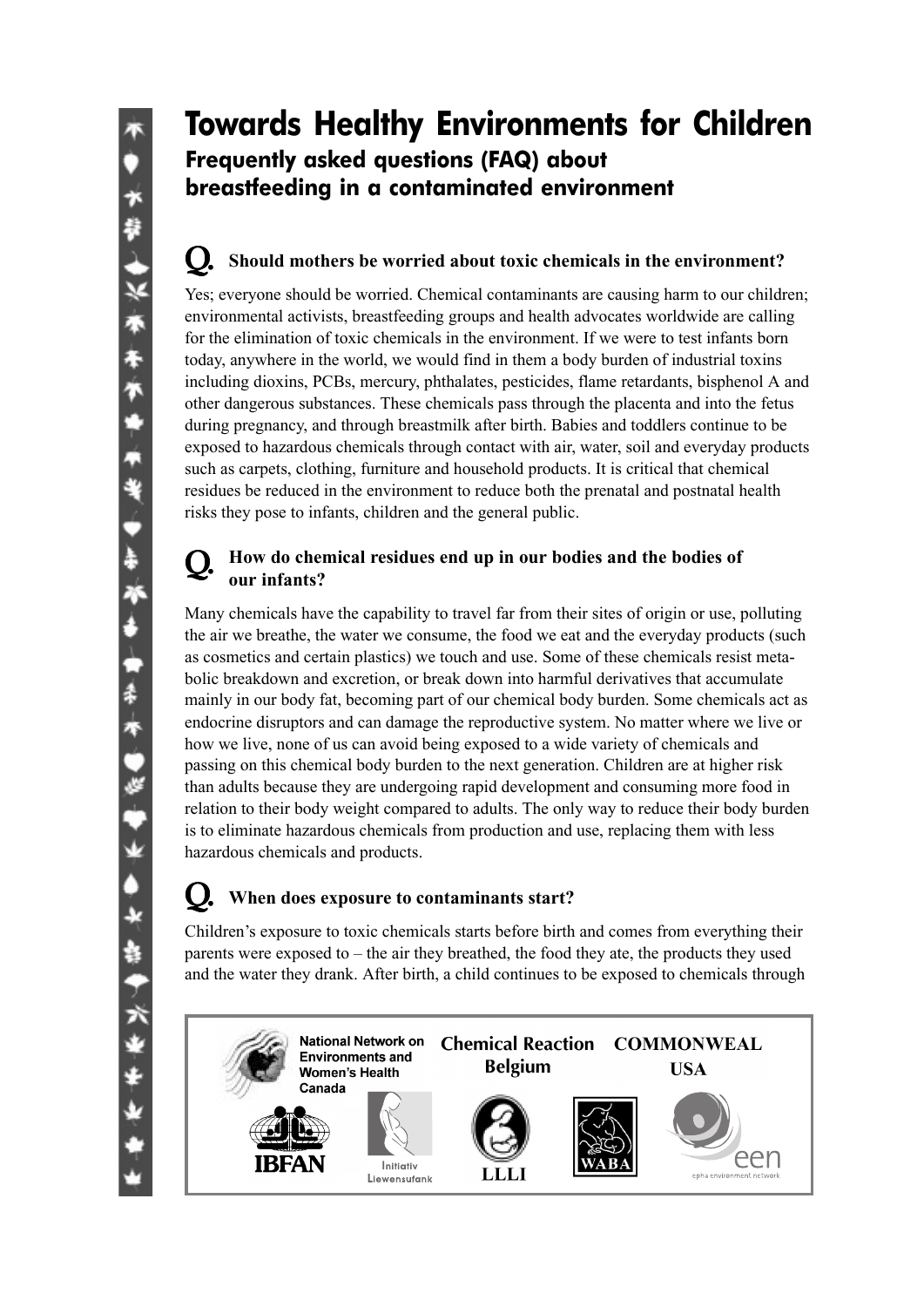contact with air, water, soil, food and household items. Even toys and pacifiers may contain harmful chemicals. The biggest impact of pollutants occurs prenatally when the fetus is passing through critical stages of development. Tiny doses of chemical residues can have a dramatic effect on the developing fetus. Levels of mercury that would have little or no impact on an adult can harm the developing fetal brain. Tiny amounts of dioxins and PCBs can damage the developing immune and nervous systems; the phthalate DEHP can disrupt the development of the male reproductive system. Pollutants and heavy metals readily cross the placenta, and some also enter breastmilk.

#### **Q. Why are chemical residues found in breastmilk?**

Chemicals accumulate in different body parts including adipose tissue, brain, bone, blood, liver, placenta and semen, and are also found in breastmilk. Chemical residues accumulate in the body fat which is used to produce breastmilk. Because breastmilk is convenient and inexpensive to test for those contaminants stored in body fat, it is often used to monitor human exposure to chemicals that should not be in our bodies. Chemical residues found in breastmilk are like the messenger, the canary in the mine, telling us about the body burdens found in everyone.

#### **Q. Is the presence of these chemical residues in breastmilk a reason not to breastfeed?**

No. Exposure before and during pregnancy is a greater risk to the fetus. The existence of chemical residues in breastmilk is not a reason for limiting breastfeeding. In fact, it is a reason to breastfeed because breastmilk contains substances that help the child develop a stronger immune system and gives protection against environmental pollutants and pathogens. Breastfeeding can help limit the damage caused by fetal exposure.

#### **Q. Should breastfeeding mothers have their breastmilk tested?**

Breastmilk testing is not necessary unless a mother has been exposed to excessive amounts of chemicals during an industrial accident, or during long periods of workplace exposure involving the mishandling of pesticides, for example. In the case of industrial accidents, public health officials would provide instructions about the best way to minimize risks. Thus, individual testing of breastmilk should never be used as a basis for making decisions about breastfeeding, except in the rare case of an emergency short term response to an industrial accident.

Some communities monitor the changing amounts of chemical residues in breastmilk as part of the process of protecting the community. Such monitoring can indicate the need for better protective regulation and indicate the efficacy of previous legislation. For example, contaminants appearing in breastmilk at high levels twenty to thirty years ago alarmed activists and politicians. The regulations and legislation that followed resulted in slowly diminishing the amount of these chemical residues in our bodies. This clearly shows the benefits and necessity for strong protective laws and regulations, and for their enforcement and monitoring. Monitoring may also reveal the presence of toxic chemicals not previously considered to be capable of lodging in human tissue. In some communities, mothers may give breastmilk as part of an effort to provide accurate information to guide environmental policy. Other communities encourage different means for testing for the presence of chemicals, such as using blood, urine, semen, hair or ear wax.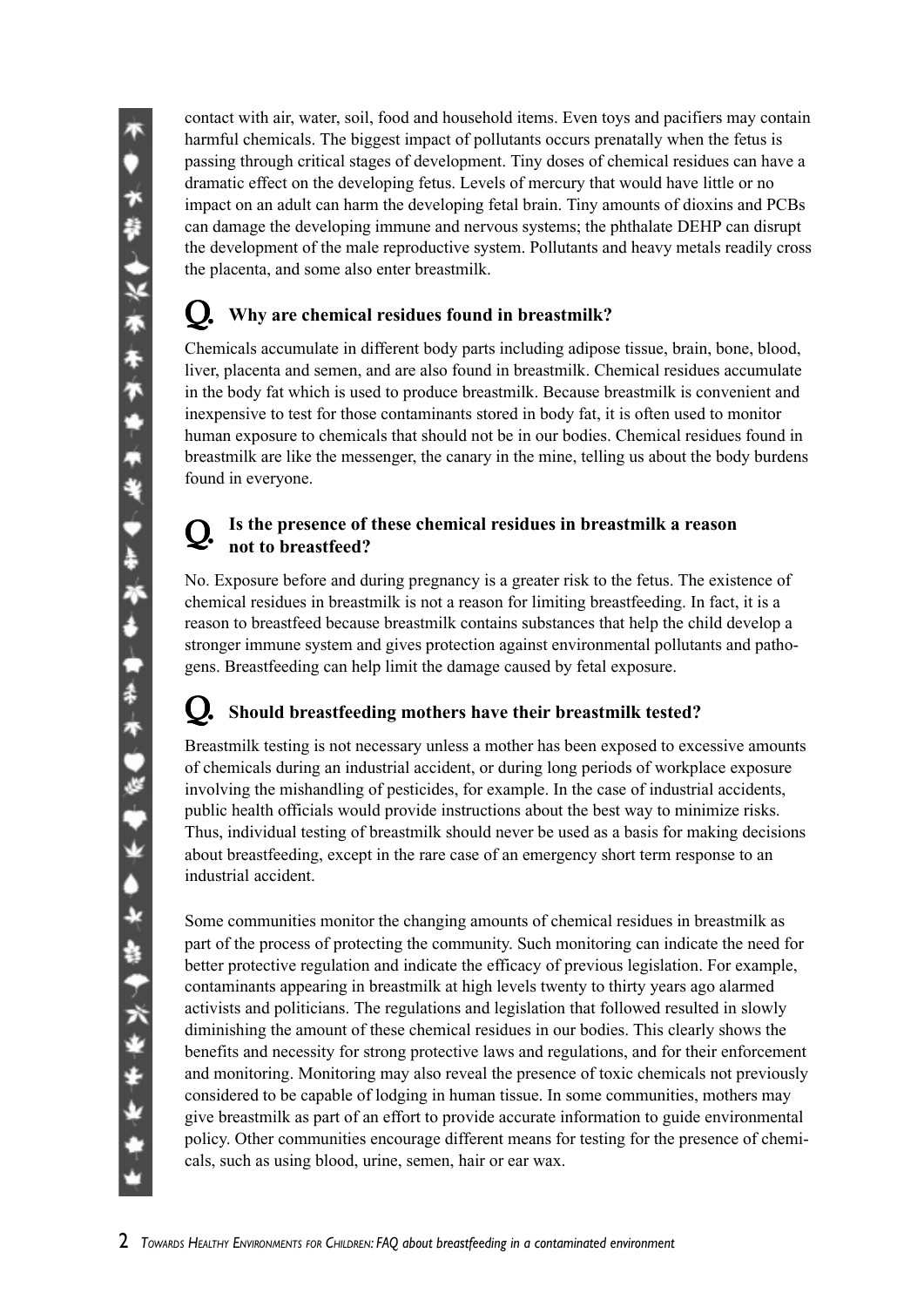# **Q. Can these chemical residues harm our children?**

Most health effects on the infant from chemical residues are associated with exposure before conception from damage done to fathers' semen, or when the baby is in the womb, rather than from breastmilk. Most of the damage is done by the time the infant is born. Studies have shown that breastfeeding, even in a contaminated environment, has a positive impact on the development of children as compared to children fed with commercial baby milks. Breastfeeding provides a vast array of physical and psychological benefits to mothers and babies not available to infants fed on commercial products. While there are few health risks from the average levels of chemical residues in breastmilk, lower levels of exposure to toxic chemicals would benefit everyone, especially the developing fetus and the breastfeeding infant.

# **Q. Are commercial baby milks a safer choice?**

No. Even in areas where the contamination is highest, the risks of artificial feeding and not breastfeeding are even greater. There are different contaminants in commercial feeding products, including infant formula, the water in which it is mixed, the containers in which it is stored and often in the bottles used for feeding. Heavy metals such as lead, aluminum, cadmium and mercury, chemical residues from pesticides and fertilizers, and hormonedisrupting plasticizers have all been found in commercial infant foods. Recalls of infant formula from the market are regularly made because of industrial and bacterial contamination; they are not sterile products. Reports and advisories in recent years have warned that infant formula can be contaminated with pathogenic bacteria, after several infants died or became seriously ill from consuming infant formula contaminated by *Enterobacter sakazakii*. In addition, while some common contaminants such as nitrates in ground water may be tolerated when ingested by a breastfeeding mother, they can be fatal if the water is given directly to the baby.

The use of genetically engineered ingredients (such as soy in soy-based infant formulas) and the inclusion in infant formula of components produced by genetic modification, pose new and as yet unknown risks. Although these are not chemical contaminants, they underscore the importance of promoting breastfeeding as the healthier choice.

#### **Q. How does the production of infant formula contribute to a polluted environment?**

Compared to the natural production of breastmilk, the production of infant formula adds to environmental contamination. The consumption of materials such as fossil fuels, wood products, and other kinds of energy, as well as the clearing of forests for cattle grazing, and the ensuing production and disposal of wastes (greenhouse gasses and the use of metals, plastics, and paper for infant formula packaging) are prominent features of the manufacture, distribution, and use of commercial infant and baby foods. In contrast, the production and consumption of breastmilk is an environmentally friendly act.

#### **Q. Whose responsibility is it to protect the health of individual families and their children?**

As with other public health problems such as epidemics and infectious diseases, it is a government's responsibility to protect the health of families and their children, and not the responsibility of the individual alone. Communities can mobilize to ensure that governments regulate the industries that pollute, and do not compromise the health of their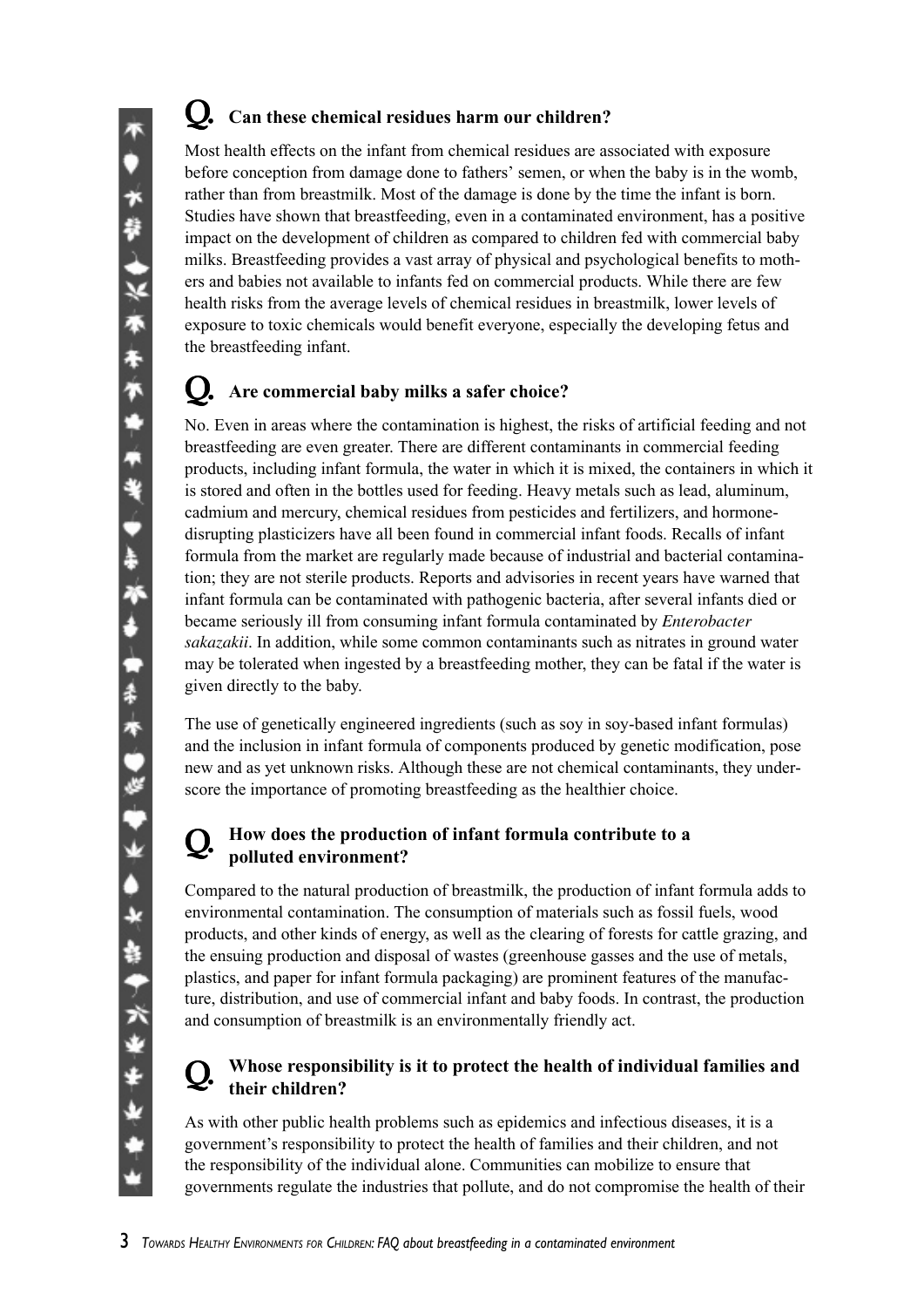citizens for the interests of business and industry. Successful interventions to reduce pollution occur at the community, national and global levels, when citizens concerned with women's health, children's health and environmental health and justice band together and work collaboratively to take action against the polluters. As consumers, we can change our buying habits and lifestyle choices, and choose not to use or buy products whose production or waste disposal may further pollute the environment.

# **Q. Who is to blame for this situation?**

The blame for this chain of contamination which produces chemical body burdens in us all must be placed on the sources of contamination – the chemical industries responsible and the governments who fail to regulate them or who fail to enforce and monitor protective laws and regulations.

### **Q. Can media attempts to alert the public to the dangers of contamination influence breastfeeding decisions of mothers?**

Media campaigns that insensitively headline stories about contaminated breastmilk in order to draw attention to pollution may discourage breastfeeding. Such campaigns are easily exploited by the commercial baby milk industry who profit at the expense of the health of mothers and children. Breastfeeding is a sensitive process and can be easily disrupted by undermining the mother's confidence in her ability to provide the best food for her infant. Breastfeeding, a human right of all women, cannot be reduced to a risk-benefit equation. Every mother is entitled to up-to-date and accurate information, on the basis of which she makes decisions about feeding her child. She must not be targeted with sensationalized messages about environmental contamination that undermine her confidence in breastfeeding. Instead she should have access to correct, objective, up-to-date information on the full range of issues surrounding infant feeding.

#### **Q. In the context of an alarmist media, how can the practice of breastfeeding be protected?**

We must act to ensure that breastfeeding is protected by speaking out about the issue of chemical contamination of all human bodies, male and female, in our communities. As breastfeeding advocates we must continue to be proactive about the superiority of breastmilk, be ready to counter sensationalist messages about "contaminated breastmilk", and reassure mothers about the quality of their breastmilk with advice when necessary about personal choices to reduce risks (advice such as avoiding smoke, not eating fish from polluted sources, etc). Educational and advocacy efforts to promote a toxic-free future for our children should recognize and encourage collective action aimed at reducing chemical contamination and developing the strongest possible pollution prevention laws. We need to work together to ensure that media and the general public understand that the presence of these residues in breastmilk means that toxic chemicals have taken up residence in our bodies and our communities.

### **Q. What can governments and international organizations do to reduce environmental pollution?**

Governments have to be sensitized to the importance of the issue and urged to act in the best interests of children. Some countries have taken positive steps. In Europe, strong governmental programs to eliminate persistent organic pollutants like DDT, dieldrin, PCBs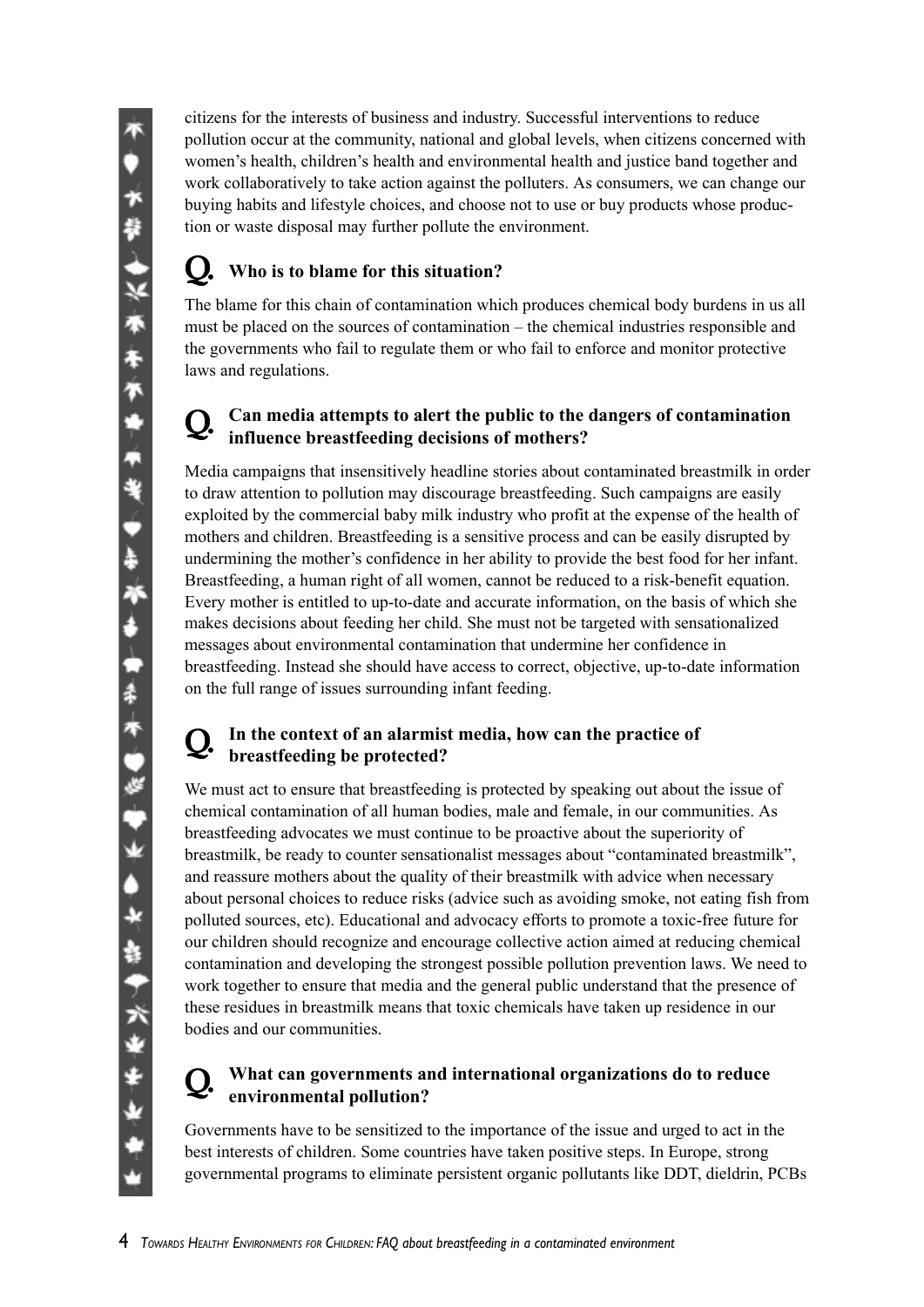and dioxin have resulted in dramatic decreases of these residues in breastmilk. As a result of controls, Sweden has seen a decline in breastmilk PBDE levels. In the United States, bans on lead in gasoline and smoking in public places have resulted in dramatic decreases in the levels of these dangerous substances or their by-products in the blood of young children. In Canada, several local governments have banned the use of pesticides for cosmetic use on lawns.

These public health achievements show that reductions in the production, use and disposal of toxic chemicals along with the destruction of toxic chemical stockpiles and reservoirs, can all decrease the body burden of noxious materials in our children and in us. Regulatory frameworks by governments and international organizations are important to minimize and eliminate exposure to harmful contaminants. International Labour Organization (ILO) Conventions, especially Convention No. 184 on

International Labour Organization (ILO) Conventions, No.184 on Health and Safety in Agriculture have been particularly helpful. The United Nations Stockholm Convention on Persistent Organic Pollutants (POPs) is now ratified by 50 countries and has entered into force. These conventions must be implemented nationally. In addition, there are local and national efforts to restrict the use of pesticides and to ban the sale of mercury-containing products. All of these efforts deserve our energetic and sustained support.

the foundation of food security for all children in the first six months of life, and is one of the world's most valuable renewable natural resources. Breastfeeding is a basic human right of every mother, and is essential to fulfil every child's human right to adequate food and to the highest attainable standard of mental and physical health. Breastmilk is the most ecologically sound and complete first food available to infants. It is

advocacy groups who are working to create healthier environments. (See the websites below for the organizations working on this issue.) You can pledge to work with them towards the day when our infants are born free of toxic contamination and our children grow and develop in the healthiest possible world. There are many women's groups, environmental groups, health activists and breastfeeding

### **References**

- Berlin, C. and S. Kacew 1997 "Environmental Chemicals in Human Milk" In: *Environmental Toxicology and Pharmacology of Human* **Toxicology and Pharmacology of Human** Development. S. Kacew and G. Lambert, eds. Washington: Taylor and Francis.
- $\bullet$  Boersma, E. and C. Lanting 2000 Environmental Exposure to Polychlorinated Biphenyls (PCBs) and Dioxins. Adv.Exp.Med.Biol. 478:271-87.
- $\bullet$  Carson, Rachael 1987 Silent Spring Houghton Mifflin Company: New York University
- $\bullet$  Chaudhuri, N. 1998 Child Health, Poverty and the Environment: The Canadian Context. Canadian Journal of Public Health 89(1):S26-S30.
- Colborn, T., D. Dumanoski, and J. Myers 1996 *Our Stolen Future.* New York: Plume.
- $\bullet$  Dewailly, Eric, P. Ayotte, S. Bruneau, S. Gingras, M. Belles-Isles, and R. Roy. 2000 Susceptibility to Infections and Immune Status in Inuit Infants

Exposed to Organochlorines. Environmental *Health Perspectives* 108(3):205-211.

- Frank, J. and J. Newman 1993 Breastfeeding in a Polluted World: Uncertain Risks, Clear Benefits, Canadian Medical Association Journal 149(1):33-37.
- $\bullet$  Goldman, L., R. Newbold and S. Swan 2001 Exposure to Soy-Based Formula in Infancy? *JAMA* 286 (19).
- $\bullet$  Huisman, M. et al. 1995 Neurological Condition in 18-month-old Children Perinatally Exposed to Polychlorinated Biphenyls and Dioxins. Early Human Development 43:165-176.
- **•** Infante-Rivard, C. and D. Sinnett 1999 Preconceptual Paternal Exposure to Pesticides and Increased Risk of Childhood Leukemia, *Lancet* 354:1819 � Jensen, A. and S. Slorach 1991 *Chemical*
- $\bullet$  Jensen, A. and S. Slorach 1991 *Chemical F*<br>Contaminants in Human Milk. Boca Raton: CRC Press, Inc.